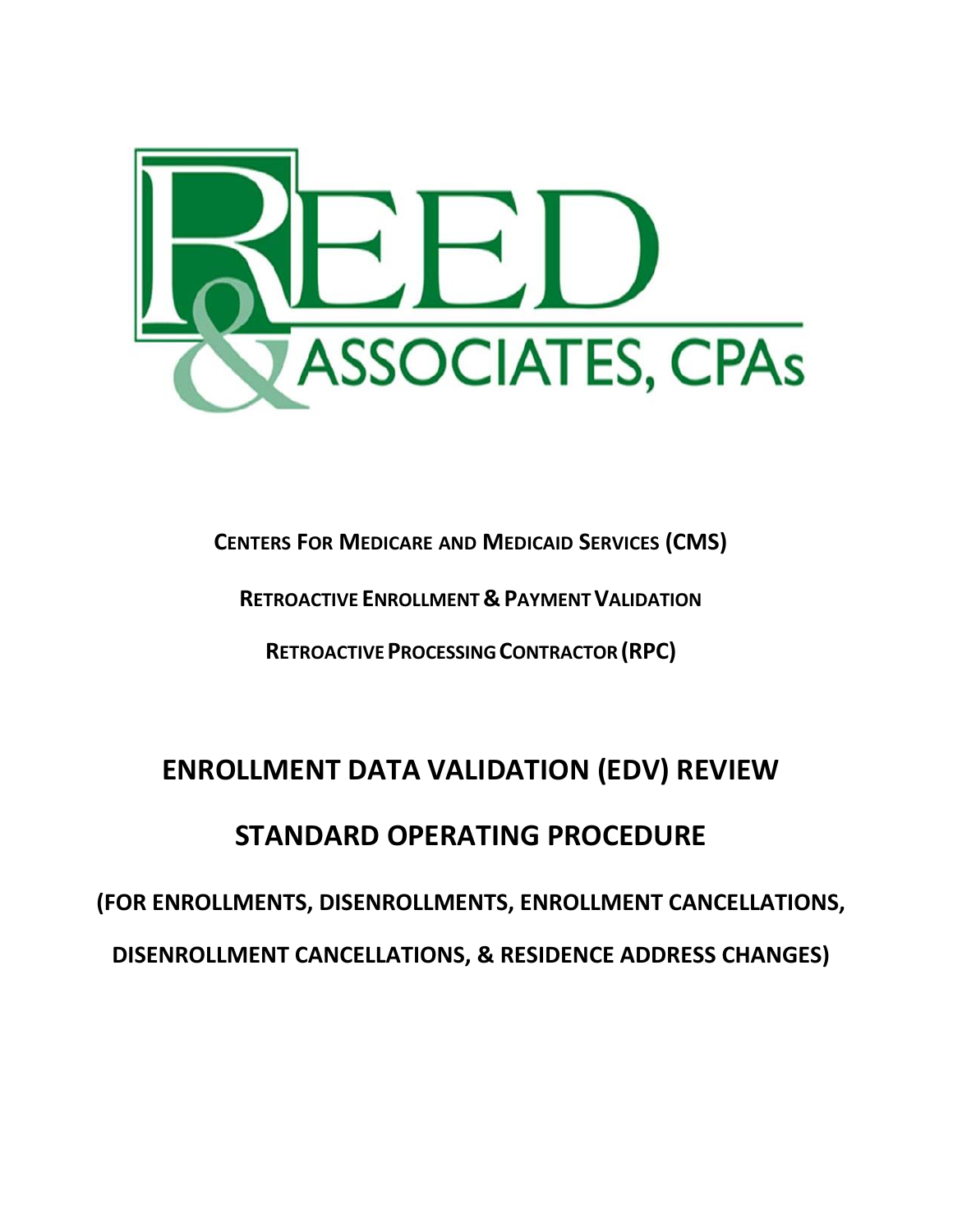# **TABLE OF CONTENTS**

| Retroactive Processing Contractor (RPC) - Reed & Associates, CPAs 1    |  |
|------------------------------------------------------------------------|--|
|                                                                        |  |
|                                                                        |  |
|                                                                        |  |
|                                                                        |  |
|                                                                        |  |
| Instructions for Submitting Requested Documentation to the RPC (Reed & |  |
| Organizations Submitting Requested Documentation to the RPC  4         |  |
|                                                                        |  |
|                                                                        |  |
|                                                                        |  |
|                                                                        |  |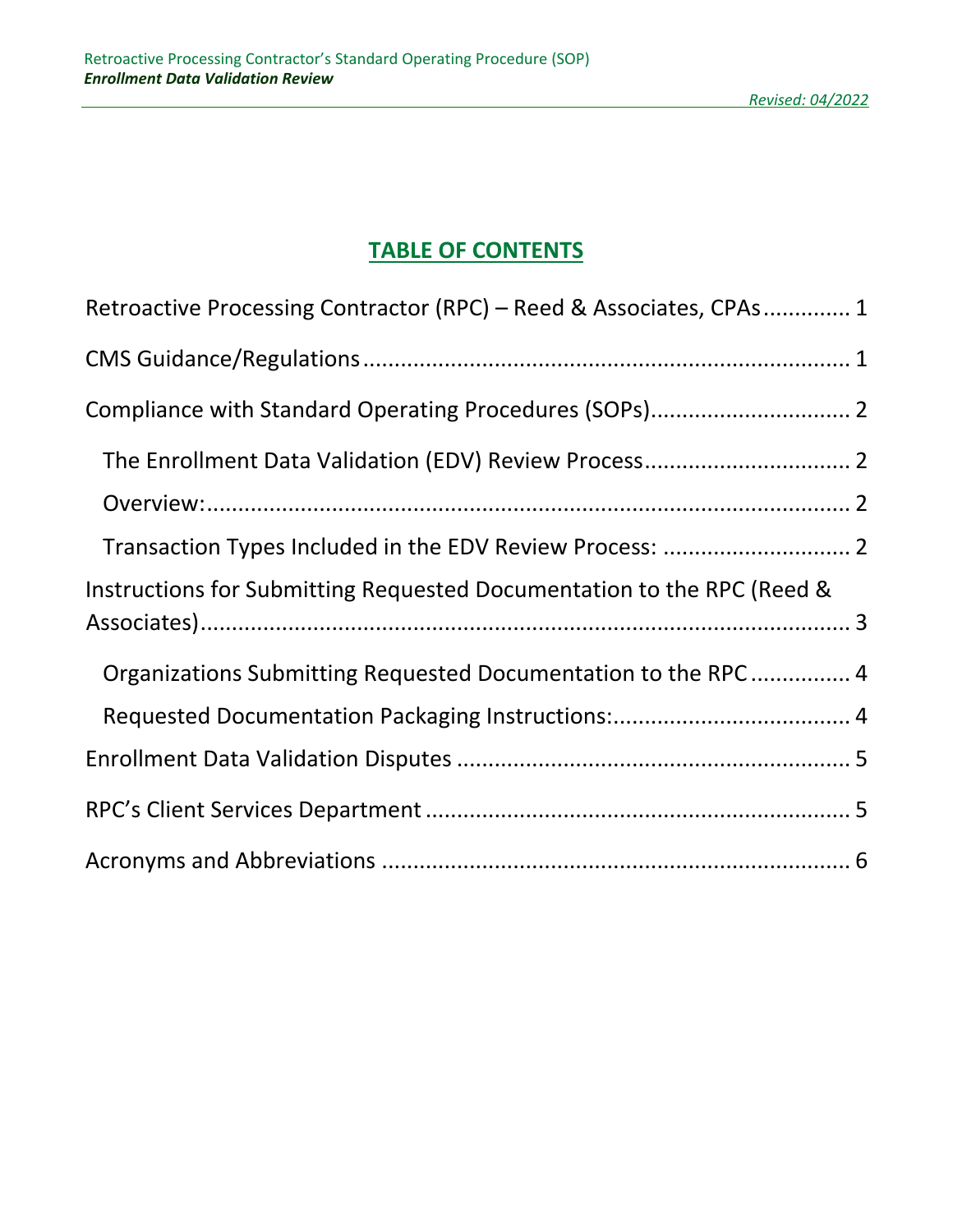# <span id="page-2-0"></span>**Retroactive Processing Contractor (RPC) – Reed & Associates, CPAs**

Effective August 3, 2007, Reed & Associates, CPAs (Reed) was designated by Centers for Medicare & Medicaid Services (CMS) as the national contractor responsible for the review of the transactions submitted by organizations directly to Medicare Advantage Prescription Drug System (MARx). As part of the MARx R&M release, CMS established this task to ensure transactions submitted by organizations directly to MARx are accurate, valid, and supported by appropriate member‐related documentation. All submissions to Reed as part of this task must be in accordance with the processes outlined in these Standard Operating Procedures (SOPs) as well as the latest CMS Guidance.

#### <span id="page-2-1"></span>**CMS Guidance/Regulations**

The information provided in this SOP should not be interpreted as CMS policy, nor shall it supersede official CMS Enrollment Guidance including but not limited to:

- Medicare Managed Care Manual Chapter 2 Medicare Advantage Enrollment and Disenrollment Instructions
- Medicare Prescription Drug Benefit Manual Chapter 3 Eligibility, Enrollment and Disenrollment
- Medicare Managed Care Manual Chapter 17d Medicare Cost Plan Enrollment and Disenrollment Instructions
- Programs of All-Inclusive Care for the Elderly (PACE) Manual Chapter  $4 -$  Enrollment and Disenrollment
- Medicare-Medicaid Plan Enrollment and Disenrollment Guidance
- CMS published Health Plan Management System (HPMS) memos

The Medicare Managed Care Manual (Publication # 100‐16) is available on the web at:

[https://www.cms.gov/Regulations-and-Guidance/Guidance/Manuals/Internet-Only-Manuals-IOMs-](https://www.cms.gov/Regulations-and-Guidance/Guidance/Manuals/Internet-Only-Manuals-IOMs-Items/CMS019326)[Items/CMS019326](https://www.cms.gov/Regulations-and-Guidance/Guidance/Manuals/Internet-Only-Manuals-IOMs-Items/CMS019326)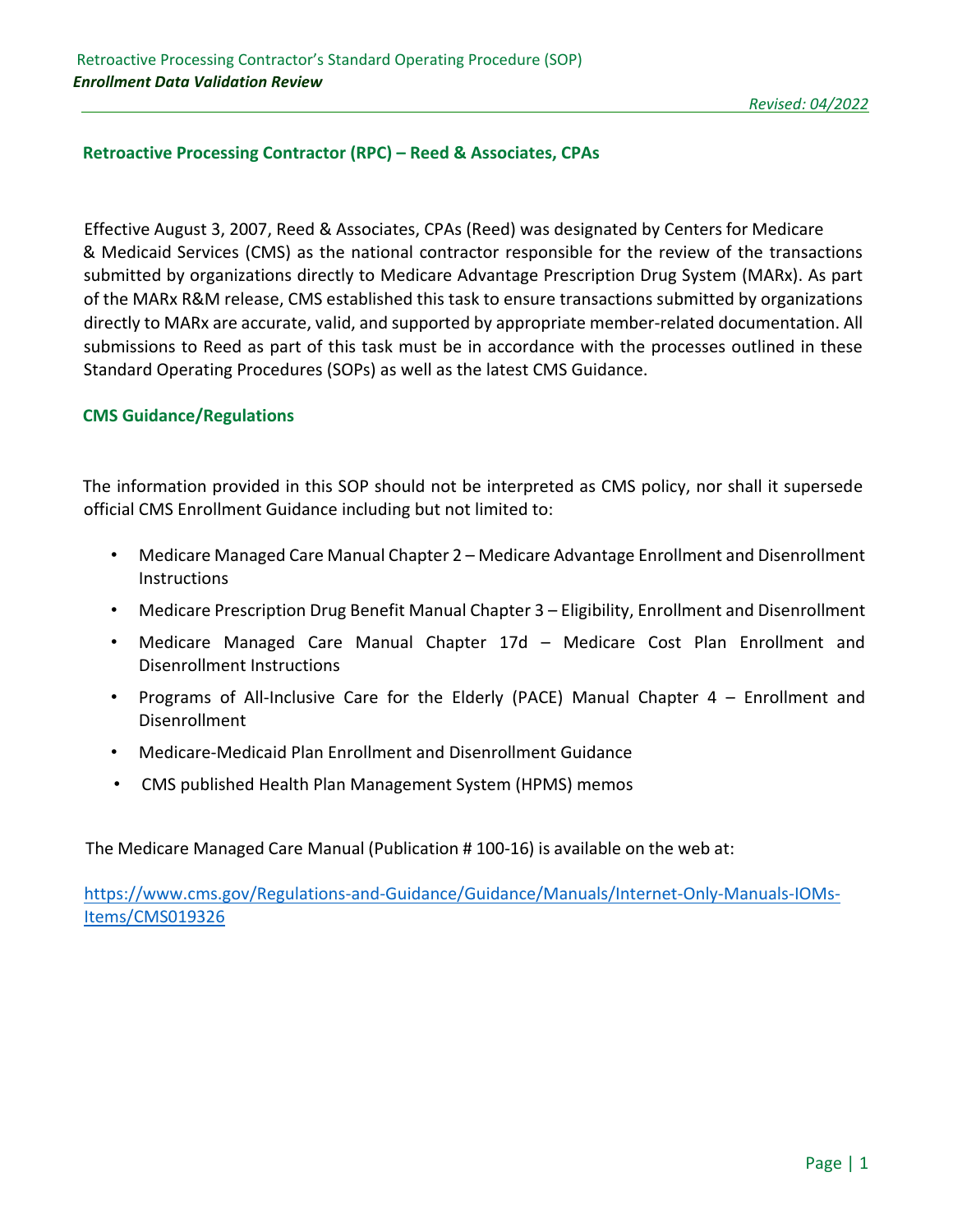# <span id="page-3-0"></span>**Compliance with Standard Operating Procedures (SOPs)**

To review the enrollment data selected for the monthly sample set, formal procedures have been developed by the RPC in accordance with our CMS contract. Any requested documentation from the organizations that do not comply with the guidelines may not be accepted. Careful adherence to these guidelines will ensure that requested documentation submitted to the RPC will be reviewed timely and accurately.

# <span id="page-3-1"></span>*The Enrollment Data Validation (EDV) Review Process*

# <span id="page-3-2"></span>*Overview:*

The Enrollment Data Validation (EDV) Review Process consists of a monthly sample review of enrollment related transactions submitted to CMS. All organizations that submit activity via the MARx UI, and/or batch‐submitted actions as described above will be selected for the monthly EDV review process.

As part of this review process, the RPC will request supporting documentation for the transactions selected within the monthly EDV sample set. The monthly sample review will be for the previous month's activity in MARx reported on each organization's Transaction Reply Report (TRR).

Upon receipt of the documentation, the RPC will review the documentation submitted for the sampled transactions to verify the documentation provided by the organization supports the transaction submitted to CMS.

To complete the EDV review process, the RPC will report all findings to the CMS Central Office and the Regional Office Account Managers for final review and to address any follow‐up action needed on negative findings. The findings will also be assessable to the organization through the Electronic Retroactive Processing Transmission (eRPT) system.

#### <span id="page-3-3"></span>*Transaction Types Included in the EDV Review Process:*

#### **A. Enrollments (Transaction Type Code 61)**

Enrollment transactions are defined as an action that initially enrolls a beneficiary into a given plan contract number and Plan Benefit Package (PBP) number. PBP change transactions are defined as a move within a given contract number to another PBP number.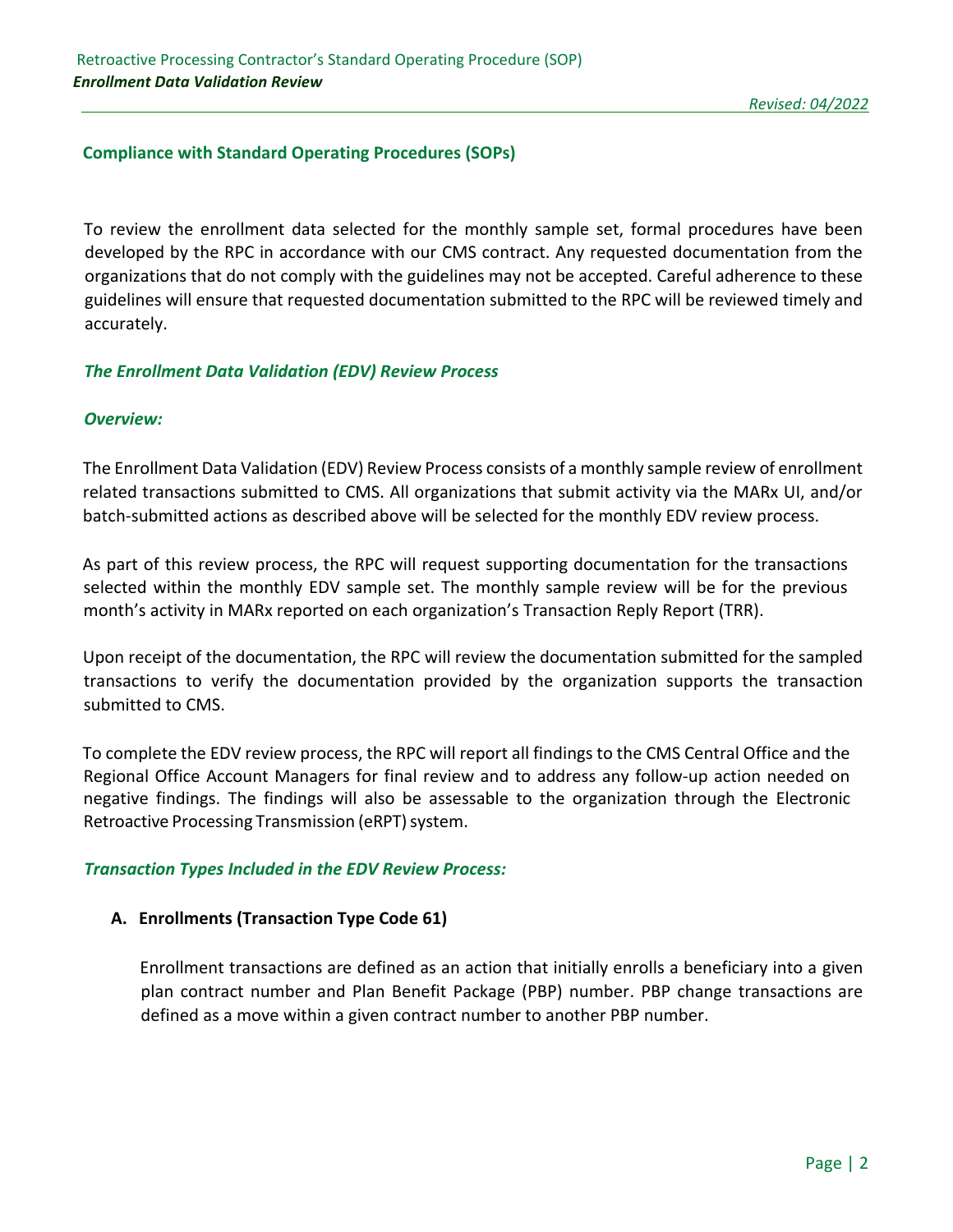# **B. Disenrollments (Transaction Type Code 51)**

Disenrollment transactions are defined as an action that terminates a beneficiary's enrollment in a given plan.

#### **C. Enrollment Cancellations (Transaction Type Code 80)**

Enrollment cancellations are defined as an action initiated by the beneficiary to cancel an enrollment transaction**.**

#### **D. MMP Enrollment Cancellations (Transaction Type Code 82)**

MMP Enrollment cancellations are defined as an action initiated by the beneficiary to cancel an enrollment transaction**.**

# **E. Disenrollment Cancellations (Transaction Type Code 81)**

Disenrollment cancellations are defined as an action that cancels a previously submitted disenrollment, leaving no gap in coverage for the beneficiary.

#### **F. Residence Address Changes (RACs) (Transaction Type Code 76)**

Residence Address Changes are defined as changes in residential address information.

#### <span id="page-4-0"></span>**Instructions for Submitting Requested Documentation to the RPC (Reed & Associates)**

To request supporting documentation for the sampled transactions, the RPC will send each organization selected for the EDV review an Excel file (Enrollment Data Validation (EDV) Spreadsheet) listing the sampled transactions. EDV Spreadsheet will be sent via a "Review Package" in the Retroactive eRPT system (https://portal.cms.gov/). Review packages will be submitted via the eRPT system approximately between the 7<sup>th</sup> and 10<sup>th</sup> business day of each month.

Upon receiving the list of sampled transactions, organizations will have seven business days to submit the required supporting documentation for each transaction. Organizations whose documentation is not **received** by the RPC within seven business days will automatically fail the EDV review process.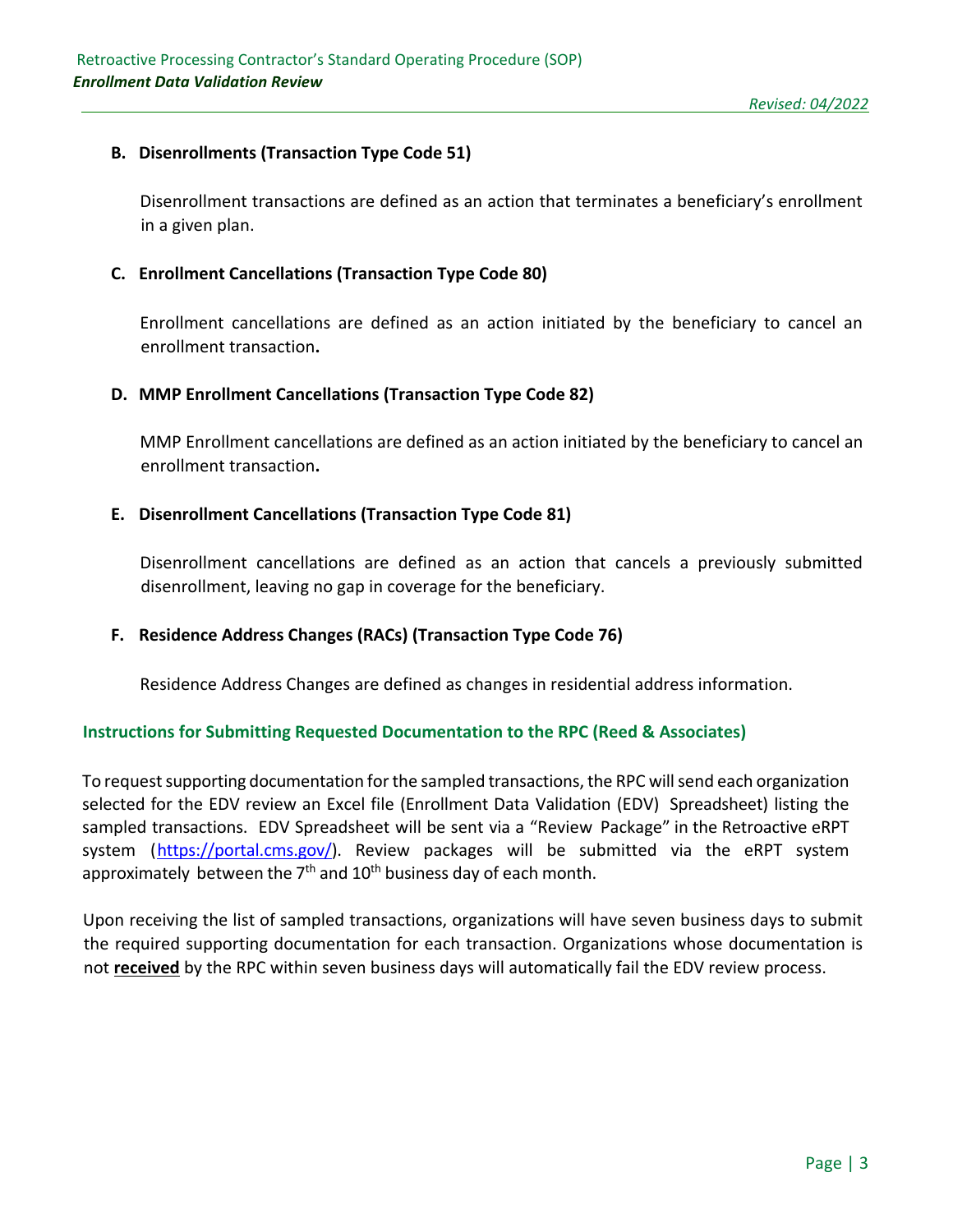#### Retroactive Processing Contractor's Standard Operating Procedure (SOP) *Enrollment Data Validation Review*

For assistance with identifying the appropriate supporting documents to return to the RPC for each sampled transaction, please refer to the "EDV Documentation Requirements Matrix" The EDV Documentation Requirements Matrix is located on the Reed & Associates website under the EDV Toolkit. If organizations have questions regarding a sampled transaction, they may contact the RPC's Client Services Department.

#### <span id="page-5-0"></span>*Organizations Submitting Requested Documentation to the RPC*

Requested documentation that meets all the requirements explained in this SOP should be returned to the RPC via the eRPT system (https://portal.cms.gov/), using the "Review Package." Organizations should ensure that all packages returned to the RPC have been reviewed very carefully noting that all elements described below are included.

#### <span id="page-5-1"></span>*Requested Documentation Packaging Instructions:*

#### **A. Requested Documentation**

Documentation supporting each transaction must be submitted electronically as PDF files via the eRPT system (https://portal.cms.gov/), using the "Review Package."

The use of documentation which has not been approved by CMS could negatively impact the RPC's review of the sampled transaction. Organizations should only submit documentation that is outlined as acceptable in the CMS guidance. See the EDV Documentation Requirements Matrix under the EDV Toolkit section of the Reed & Associates website for more detailed information.

Each documentation packet should include the Enrollment Data Validation Documentation Worksheet (found on the Reed & Associates website) that corresponds to the sampled transaction along with the specific documents required for the type of transaction and situation. The documentation worksheet for each request should provide sufficient information for the RPC to understand any special circumstances with the transaction.

For your electronic documentation to be accurately matched to the transactions listed on the Documentation Request spreadsheet, you must submit the documentation in a single PDF file for each transaction. Use the Transaction ID provided on EDV Spreadsheet as the file name for the electronic documentation. The Transaction ID is the same number listed in the "System Assigned Transaction Tracking ID" field on the Daily Transaction Reply Report (TRR). The requested documentation will not import properly if the Transaction ID is not used as the file name. Any additional characters or missing information in the file name could negatively impact the RPC's review of the sampled transaction.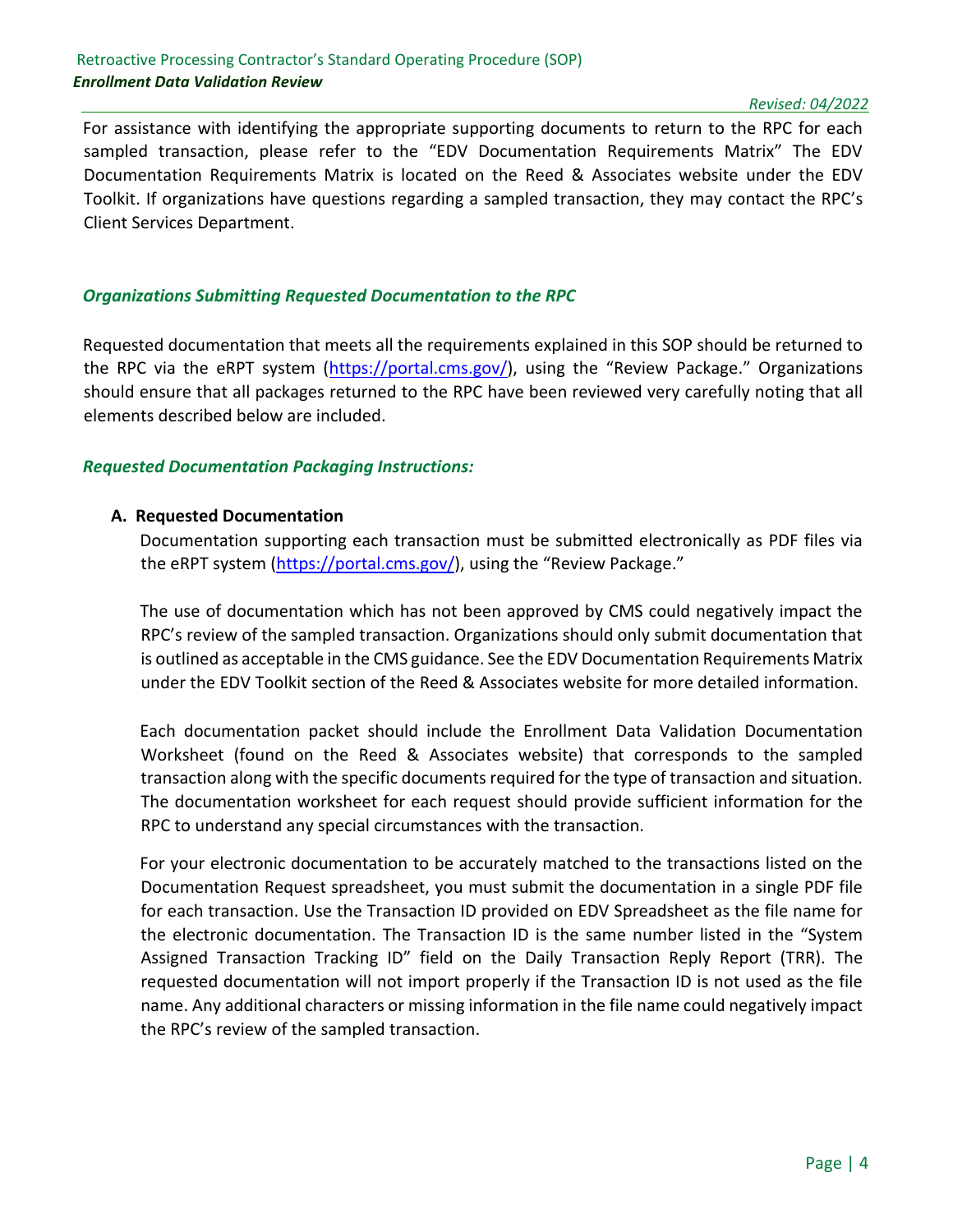**IMPORTANT:** As outlined above, the exact syntax must be used when naming the supporting documentation file to ensure it is imported into our system and correctly matched to the transaction listed on the Enrollment Data Validation (EDV) Spreadsheet. The standard process for submitting retroactive processing transactions electronically is to upload the supporting documentation to the "Review Package" received in eRPT system from the RPC.

# **NOTE: There is no need to encrypt files uploaded to eRPT as it is a secure system.**

# <span id="page-6-0"></span>**Enrollment Data Validation Disputes**

To dispute the review results on specific sampled transactions, please complete the EDV Dispute Form located on the Reed & Associates website and send to the Regional Office Account Manager assigned to your organization. If the Regional Office Account Manager determines the EDV Dispute is valid, the information will be forwarded to the RPC for review.

# <span id="page-6-1"></span>**RPC's Client Services Department**

For all other inquiries regarding the Enrollment Data Validation review process, please feel free to contact our Client Services department:

Phone: (402) 315‐3660 E‐mail: clientservices@reedassociates.org

System issues and questions regarding the eRPT application should be forwarded to the MAPD Help Desk (email: MAPDHelp@cms.hhs.gov; phone: 1‐800‐927‐8069). Although the RPC relies heavily on the eRPT application, its development and maintenance is managed by another CMS contractor. Therefore, the RPC can only provide limited support regarding the application.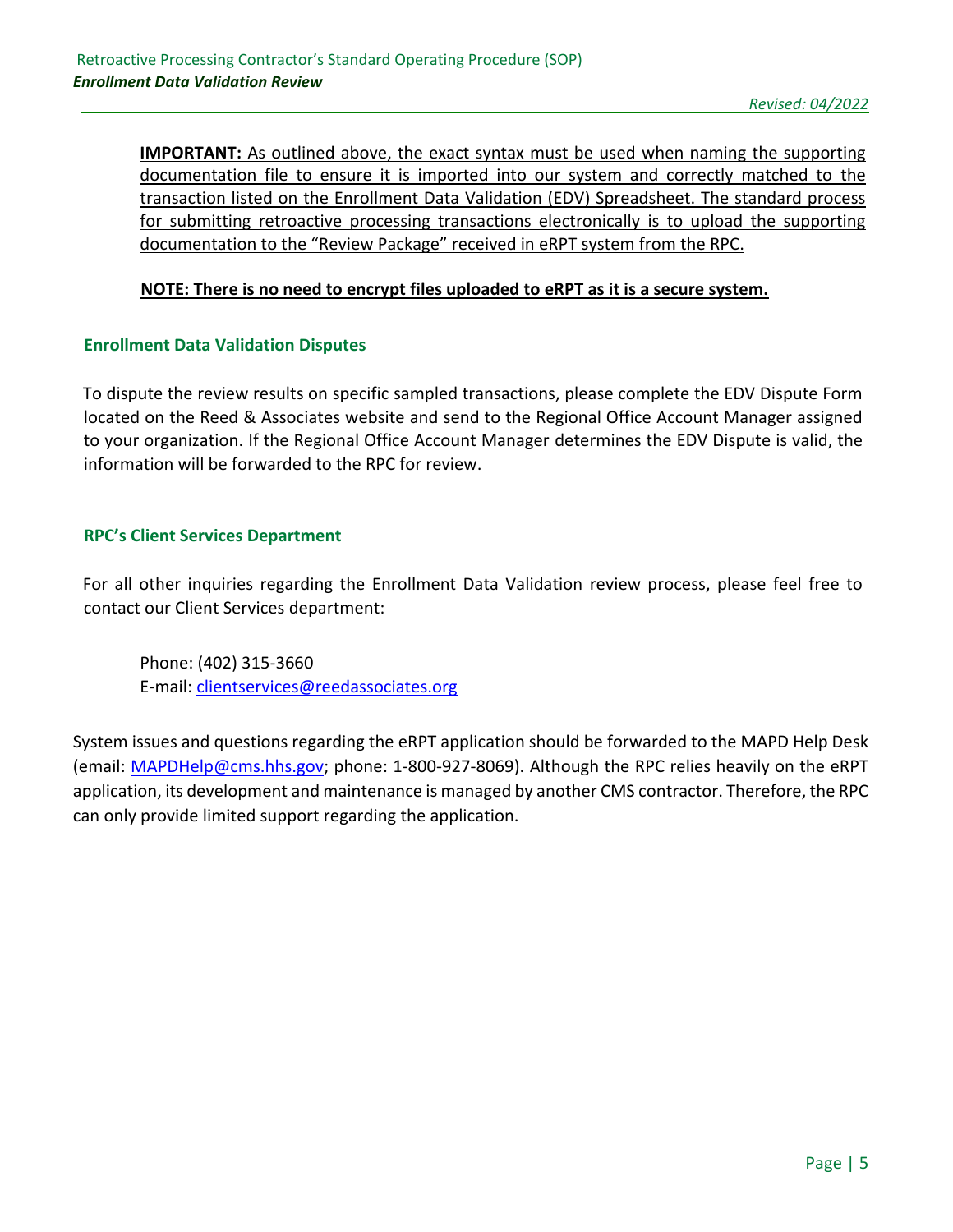# <span id="page-7-0"></span>**Acronyms and Abbreviations**

| Acronyms &     |                                                       |
|----------------|-------------------------------------------------------|
| Abbreviations  | <b>Definitions</b>                                    |
| AM             | <b>Account Manager</b>                                |
| <b>BAE</b>     | Best Available Evidence                               |
| <b>CCM</b>     | <b>Current Calendar Month</b>                         |
| <b>CMS</b>     | <b>Centers for Medicare and Medicaid Services</b>     |
| <b>CMS ART</b> | CMS - Analysis, Reporting and Tracking (ART) system.  |
| <b>CTM</b>     | <b>Complaint Tracking Module</b>                      |
| <b>DMEC</b>    | Division of Medicare Enrollment Coordination          |
| EDI            | Electronic Data Interchange                           |
| EDV            | <b>Enrollment Data Validation</b>                     |
| <b>EGHP</b>    | Employer Group Health Plan                            |
| <b>ELMO</b>    | <b>Eligibility Enrollment Medicare Online</b>         |
| eRPT           | <b>Electronic Retroactive Processing Transmission</b> |
| <b>FBDE</b>    | Full Benefit Dual Eligible Individual                 |
| <b>FDR</b>     | <b>Final Disposition Report</b>                       |
| нcс            | Hierarchical Condition Categories - CMS-HCC           |

| <b>FBDE</b>  | Full Benefit Dual Eligible Individual              |
|--------------|----------------------------------------------------|
| <b>FDR</b>   | <b>Final Disposition Report</b>                    |
| <b>HCC</b>   | <b>Hierarchical Condition Categories - CMS-HCC</b> |
| <b>HHS</b>   | <b>Health &amp; Human Services</b>                 |
| <b>HPMS</b>  | <b>Health Plan Management System</b>               |
| <b>IOM</b>   | Institute of Medicine                              |
| LIS.         | Low Income Subsidy                                 |
| MA           | Medicare Advantage                                 |
| <b>MAO</b>   | <b>Medicare Advantage Organizations</b>            |
| <b>MAPD</b>  | <b>Medicare Advantage Prescription Drug</b>        |
| MA-PD        | Medicare Advantage Prescription Drug Plan          |
| <b>MARx</b>  | Medicare Advantage Prescription Drug System        |
| <b>MBD</b>   | <b>Medicare Beneficiary Database</b>               |
| <b>MBDSS</b> | Medicare Beneficiary Database Suite of Systems     |
| <b>MBI</b>   | Medicare Beneficiary Identifier                    |
| <b>MCO</b>   | Managed Care Organization                          |
| <b>MMA</b>   | Medicare Modernization Act (of 1999)               |
| <b>MMCO</b>  | <b>Medicare Medicaid Coordination Office</b>       |
| <b>MMP</b>   | Medicare/Medicaid Plan                             |
| <b>MMR</b>   | Monthly Membership Reports                         |
| <b>PACE</b>  | Program of All-Inclusive Care for the Elderly      |

*Revised: 04/2022*